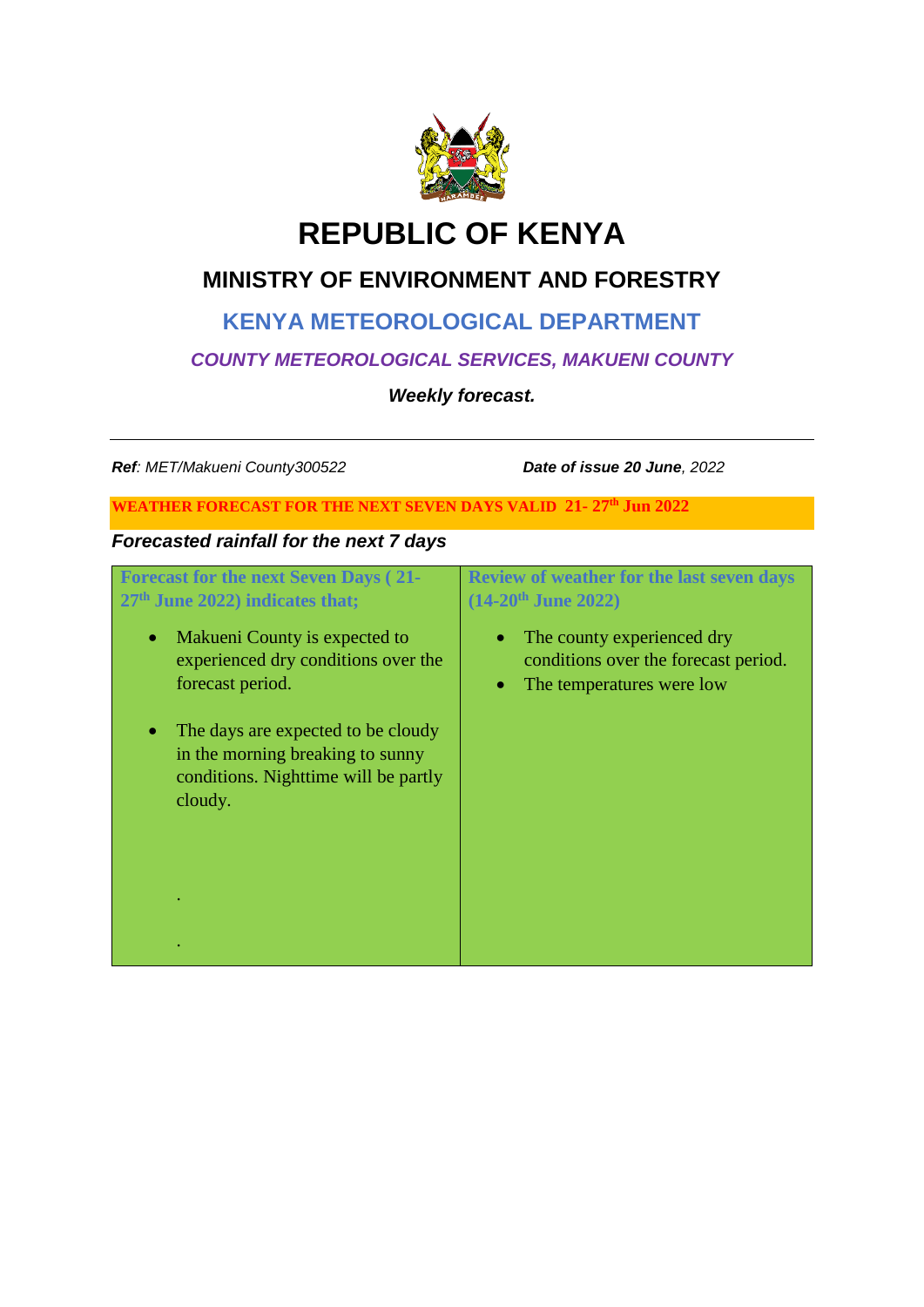

*The forecast for the next seven-day period indicates that:* 



Fig (1) indicates the total 7-day rainfall forecasted for Makueni County.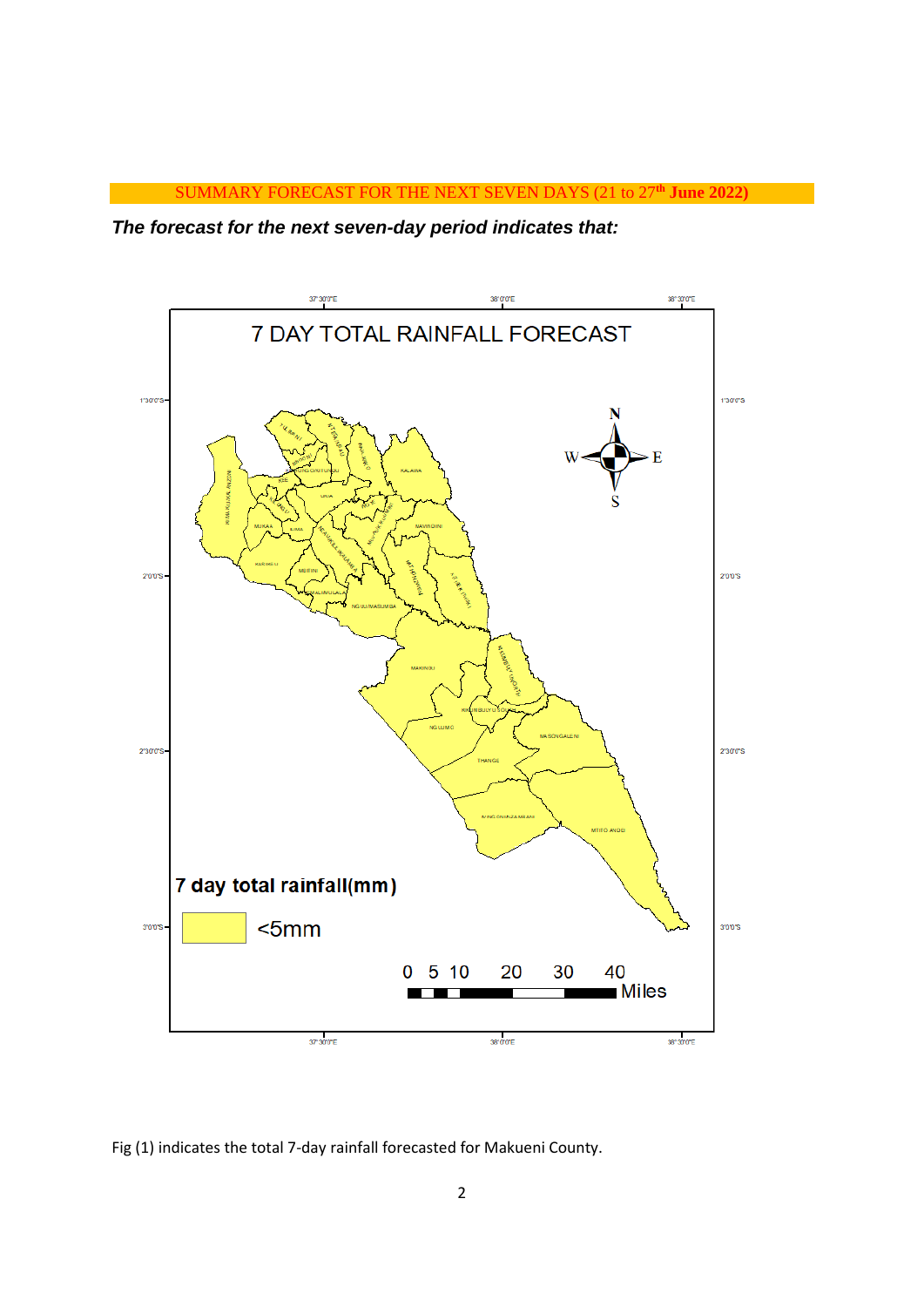### *Detailed Weather Forecast for the Next Seven Days Valid (* **21st to 27th Jun 2022** *)*

### *Summary of weather of the following sub-counties (Mbooni, Kilome, Makueni, Kibwezi East & West)*

### 1. Mbooni sub-county

|                   | Night            | Morning | Afternoon   | Evening | Max/min temp.                | Precip.  | Wind              |
|-------------------|------------------|---------|-------------|---------|------------------------------|----------|-------------------|
| Today 20 June     |                  |         | E.          |         | $24^{\circ}/14^{\circ}$      |          | 4 m/s             |
| Tuesday 21 June   | $\sum_{i=1}^{n}$ |         |             | ∠       | $23^\circ/8^\circ$           |          | 3 m/s             |
| Wednesday 22 June | $\triangle$      | ک       | $\triangle$ | 亼       | $23^{\circ}$ /12°            | $0.1$ mm | $4 \, \text{m/s}$ |
| Thursday 23 June  |                  |         |             | 亼       | $19^{\circ}$ / 12 $^{\circ}$ | 1mm      | 3 m/s             |
| Friday 24 June    | ۸                |         | ۸           | گ       | $20^{\circ}/12^{\circ}$      |          | 3 m/s             |
| Saturday 25 June  | ذک               | خانہ    | خان         | خانہ    | $19^{\circ}$ / 11°           | $0.5$ mm | $4 \, \text{m/s}$ |
| Sunday 26 June    |                  |         |             | ک       | $21^{\circ}/10^{\circ}$      |          | 3 m/s             |
| Monday 27 June    |                  |         |             |         | $20^{\circ}/9^{\circ}$       |          | 3 m/s             |

### 2. Kilome sub-county

| Today 20 June     | Night | <b>Morning</b> | Afternoon<br>المنتبع | Evening | Max/min temp.<br>$21^{\circ}$ / 12 $^{\circ}$ | Precip.  | Wind<br>5 <sub>m/s</sub> |
|-------------------|-------|----------------|----------------------|---------|-----------------------------------------------|----------|--------------------------|
| Tuesday 21 June   | ৴     |                | <b>2000</b>          |         | $22^{\circ}/9^{\circ}$                        |          | 3 m/s                    |
| Wednesday 22 June | ৴     |                |                      | ৴       | $22^{\circ}$ /10 $^{\circ}$                   | $0.1$ mm | 3 m/s                    |
| Thursday 23 June  | ڪ     | - 1            | خاند                 | 宀       | $19^{\circ}$ / 11 $^{\circ}$                  | $0.9$ mm | 3 m/s                    |
| Friday 24 June    | خاند  |                | د                    | ک       | $19^{\circ}$ / 11 $^{\circ}$                  | $0.1$ mm | $4 \, \text{m/s}$        |
| Saturday 25 June  | ڪ     | خالد           | ذله                  | دان     | $18^{\circ}/ 10^{\circ}$                      | $0.6$ mm | 3 m/s                    |
| Sunday 26 June    |       |                |                      | د       | $20^{\circ}$ / 10 $^{\circ}$                  |          | 3 m/s                    |
| Monday 27 June    |       |                |                      |         | $19^\circ/9^\circ$                            |          | 3 m/s                    |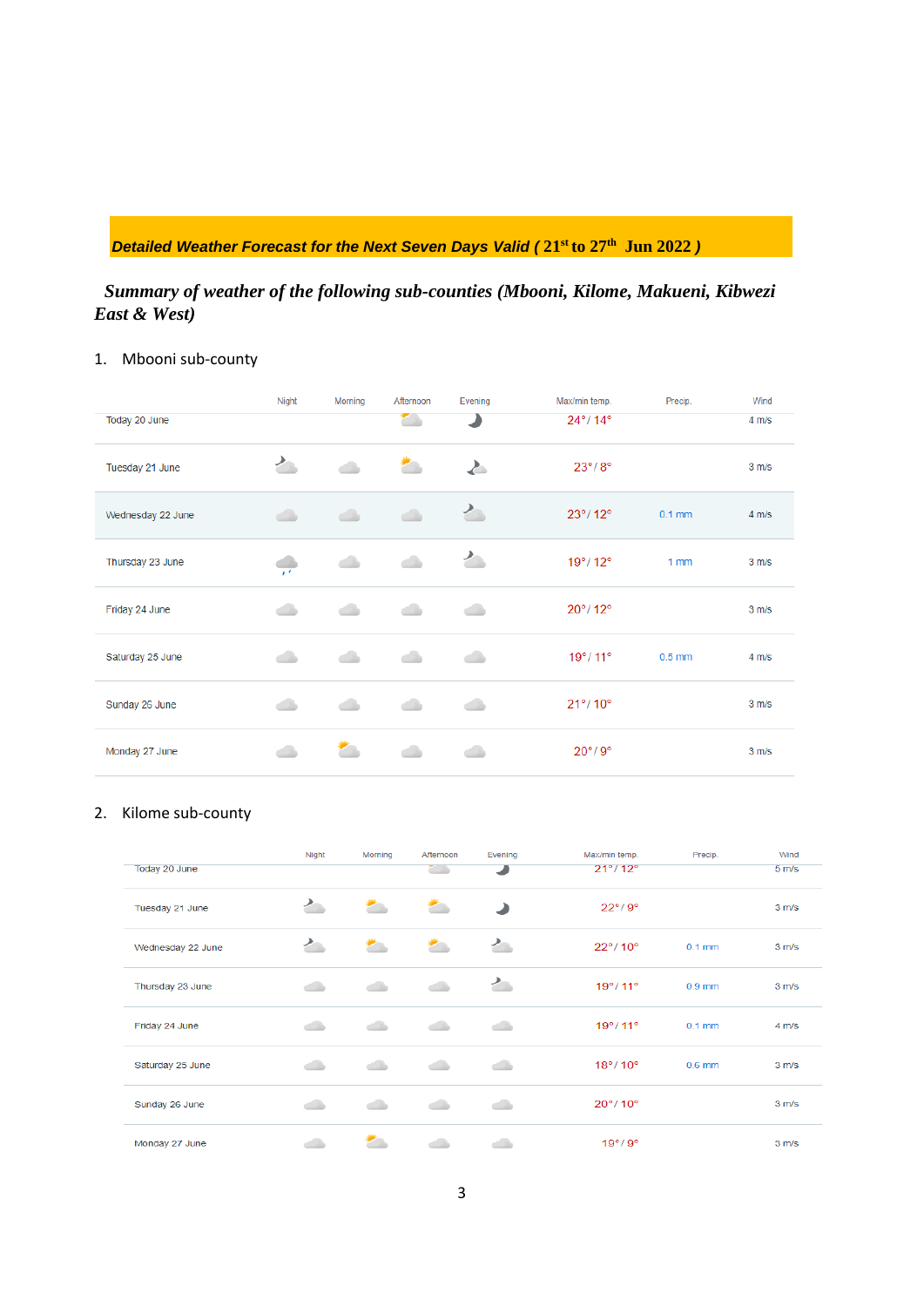#### 3. Makueni sub-county

|                   | Night                       | Morning      | Afternoon | Evening | Max/min temp.                | Precip.  | Wind              |
|-------------------|-----------------------------|--------------|-----------|---------|------------------------------|----------|-------------------|
| Tuesday 21 June   | ৴                           | σ,           | ≛         | Δ       | $29^{\circ}$ /13 $^{\circ}$  |          | 3 m/s             |
| Wednesday 22 June | گ                           | Σ.           | z,        | ৴       | $28^{\circ}$ /16°            | $0.2$ mm | 3 m/s             |
| Thursday 23 June  | $\mathcal{L}_{\mathcal{F}}$ | $\mathbf{r}$ |           | $\geq$  | $24^{\circ}$ / 16°           | $2.4$ mm | 3 m/s             |
| Friday 24 June    |                             |              |           |         | $26^{\circ}$ / 16 $^{\circ}$ | $0.2$ mm | 2 m/s             |
| Saturday 25 June  |                             |              |           |         | $24^{\circ}$ / 15 $^{\circ}$ | $0.3$ mm | 3 m/s             |
| Sunday 26 June    |                             |              |           |         | $25^{\circ}$ /14 $^{\circ}$  |          | $4 \, \text{m/s}$ |
| Monday 27 June    |                             | 芒            |           |         | $25^{\circ}$ /14 $^{\circ}$  |          | 3 m/s             |
| Tuesday 28 June   |                             |              |           |         | $25^{\circ}$ /14°            |          | 3 m/s             |

### 4. Kibwezi-west sub-county

|                   | Night    | <b>Morning</b> | Afternoon | Evening | Max/min temp.               | Precip.  | Wind              |
|-------------------|----------|----------------|-----------|---------|-----------------------------|----------|-------------------|
| Tuesday 21 June   | <b>A</b> | ≛              | ≛         |         | $32^{\circ}/17^{\circ}$     |          | $4 \, \text{m/s}$ |
| Wednesday 22 June | Σ.       | ≛              | ≛         | ぐ       | $31^{\circ}/18^{\circ}$     |          | $4 \, \text{m/s}$ |
| Thursday 23 June  | خانہ     | z,             | ۸         |         | $28^{\circ}$ /19 $^{\circ}$ | $0.1$ mm | 5 <sub>m/s</sub>  |
| Friday 24 June    | - 1      |                |           |         | $28^{\circ}$ /18 $^{\circ}$ |          | 5 <sub>m/s</sub>  |
| Saturday 25 June  |          |                |           |         | $29^{\circ}$ /18 $^{\circ}$ |          | 5 <sub>m/s</sub>  |
| Sunday 26 June    | - 1      |                |           | - 1     | $30^{\circ}$ /18 $^{\circ}$ |          | 5 <sub>m/s</sub>  |
| Monday 27 June    | œ        | C              |           |         | $28^{\circ}$ /18 $^{\circ}$ |          | 5 <sub>m/s</sub>  |
| Tuesday 28 June   |          |                |           |         | $30^{\circ}/18^{\circ}$     |          | 5 <sub>m/s</sub>  |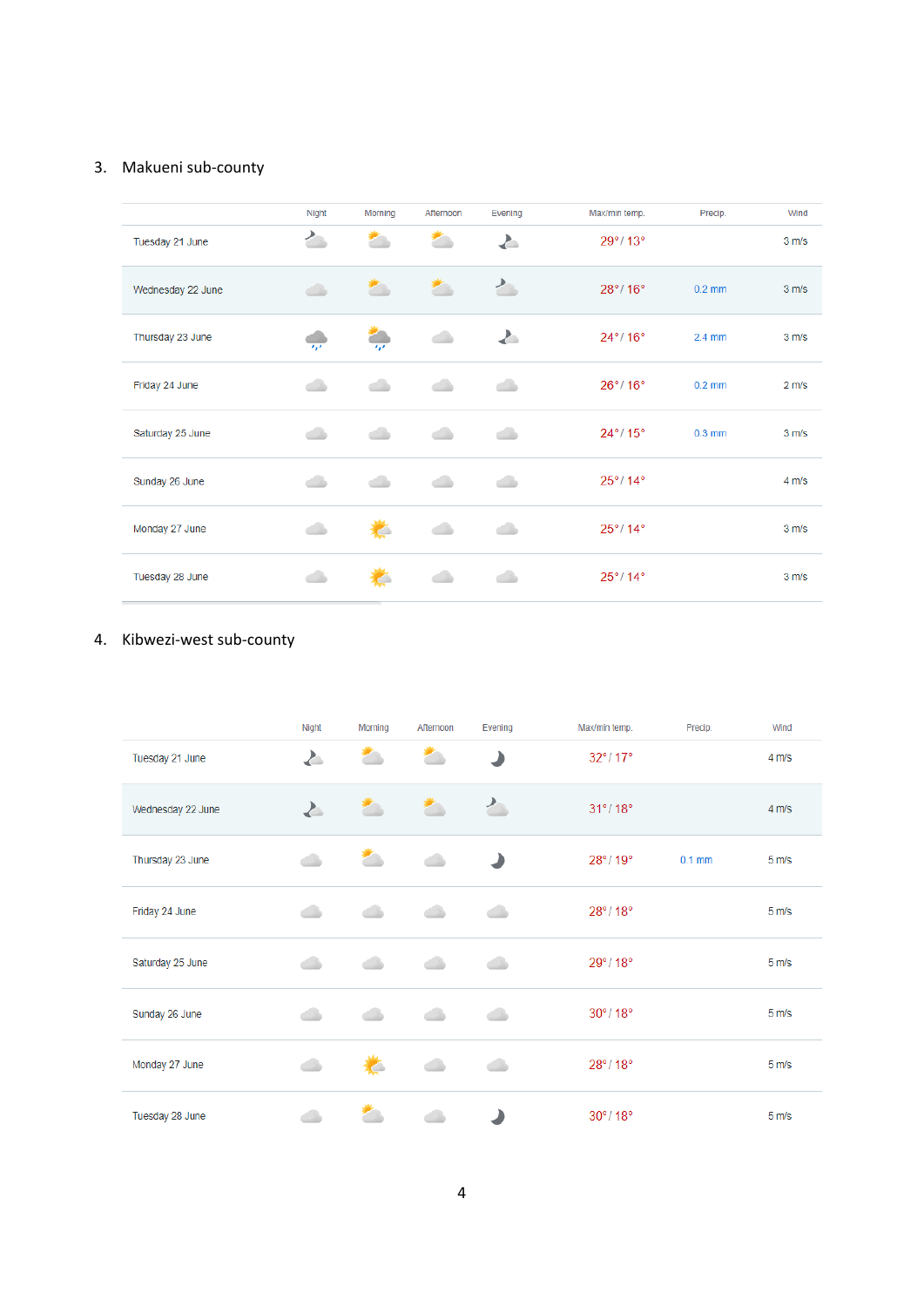### 5. Kibwezi-East sub-county

|                   | Night | Morning | Afternoon | Evening  | Max/min temp.               | Precip.  | Wind             |
|-------------------|-------|---------|-----------|----------|-----------------------------|----------|------------------|
| Tuesday 21 June   | ≱     | z.      | z.        | ℶ        | $30^\circ/16^\circ$         |          | 5 <sub>m/s</sub> |
| Wednesday 22 June | と     |         |           | ৴        | $29^{\circ}$ /17 $^{\circ}$ |          | 4 m/s            |
| Thursday 23 June  | گ     |         | د         | <b>A</b> | $27^{\circ}$ /17 $^{\circ}$ | $0.2$ mm | 6 <sub>m/s</sub> |
| Friday 24 June    | ۸     |         |           | ٨        | $28^{\circ}$ /16°           |          | 6 <sub>m/s</sub> |
| Saturday 25 June  | خان   | ذله     | د         | گ        | $27^{\circ}/17^{\circ}$     |          | 6 m/s            |
| Sunday 26 June    |       |         |           | ۸        | $28^{\circ}$ /16 $^{\circ}$ |          | 7 <sub>m/s</sub> |
| Monday 27 June    |       | C       |           | œ        | $27^{\circ}$ /16°           |          | 5 <sub>m/s</sub> |
| Tuesday 28 June   |       |         |           |          | $28^{\circ}$ /16°           |          | 6 m/s            |

### **COMPARING ACCUMULATED RAINFALL AMOUNTS FOR THE LAST TWO WEEKS**

| <b>Station Name</b> | 7-13 June 2022 | $14 - 20$ <sup>th</sup> June 2022 |
|---------------------|----------------|-----------------------------------|
| Nguu/Masumba        | $\theta$       | 0                                 |
| Emali/Mulala        | $\theta$       | $\theta$                          |
| Wote/Malivani       | $\theta$       | $\theta$                          |
| Kasieku             | $\theta$       | $\theta$                          |
| Kitse/Kithuku       | $\theta$       | $\theta$                          |
| Masongaleni         | $\theta$       | $\theta$                          |
| Kalawa              | $\theta$       | $\theta$                          |
| Mbooni              | $\theta$       | $\theta$                          |
| Mtito Andei         | $\theta$       | $\theta$                          |